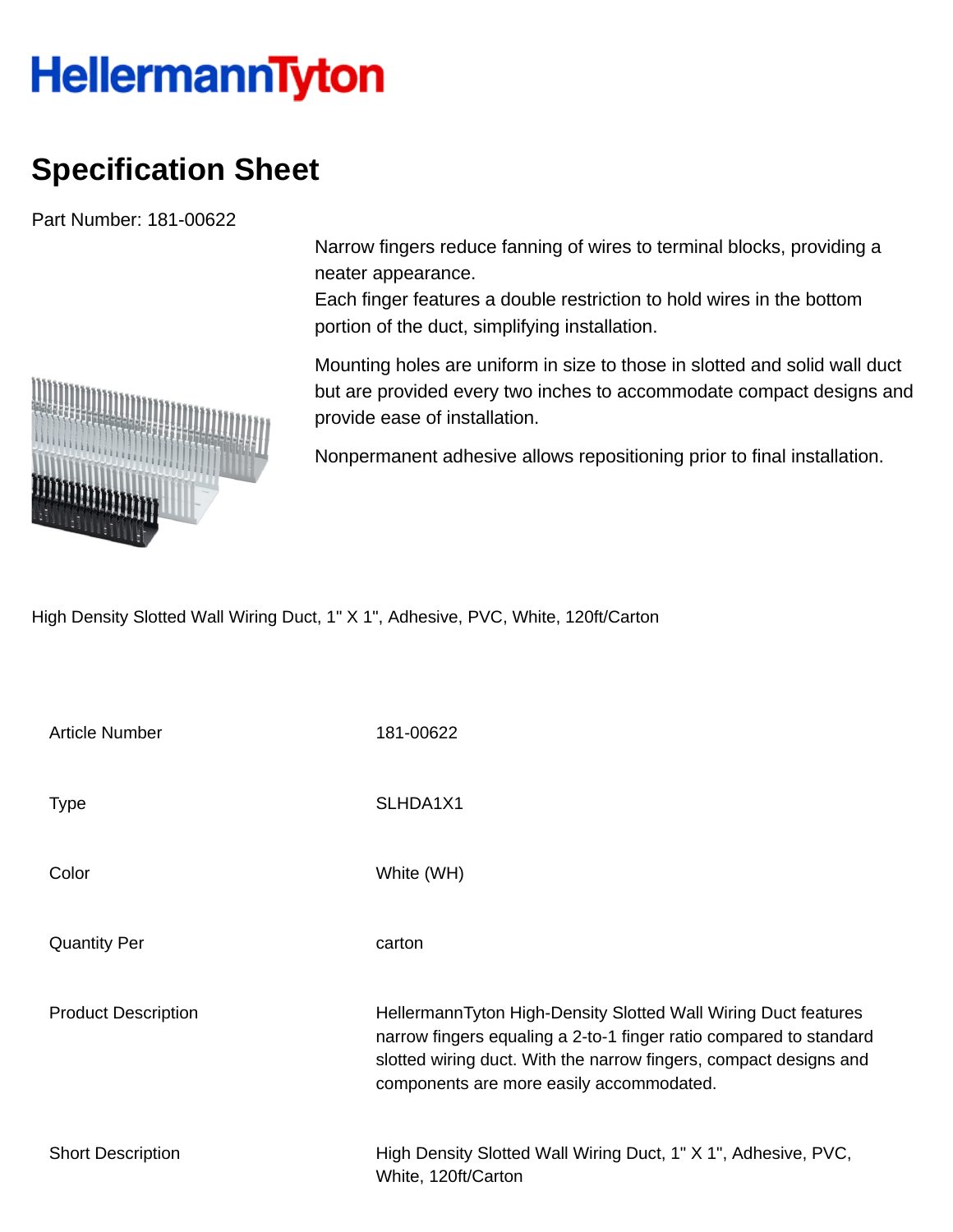| Length L (Imperial)                     | 6.0      |
|-----------------------------------------|----------|
| Length L (Metric)                       | 1.83     |
| <b>Fixation Method</b>                  | Adhesive |
| Width W (Imperial)                      | 1.0      |
| Width W (Metric)                        | 25.4     |
| Height H (Imperial)                     | 1.06     |
| Height H (Metric)                       | 26.9     |
| <b>Mounting Hole Centers (Imperial)</b> | 2.0      |

| Material                     | Polyvinylchloride (PVC) |
|------------------------------|-------------------------|
| <b>Material Shortcut</b>     | <b>PVC</b>              |
| Flammability                 | Self-extinguishing      |
| Halogen Free                 | No                      |
| <b>Operating Temperature</b> | +122°F (+50°C)          |